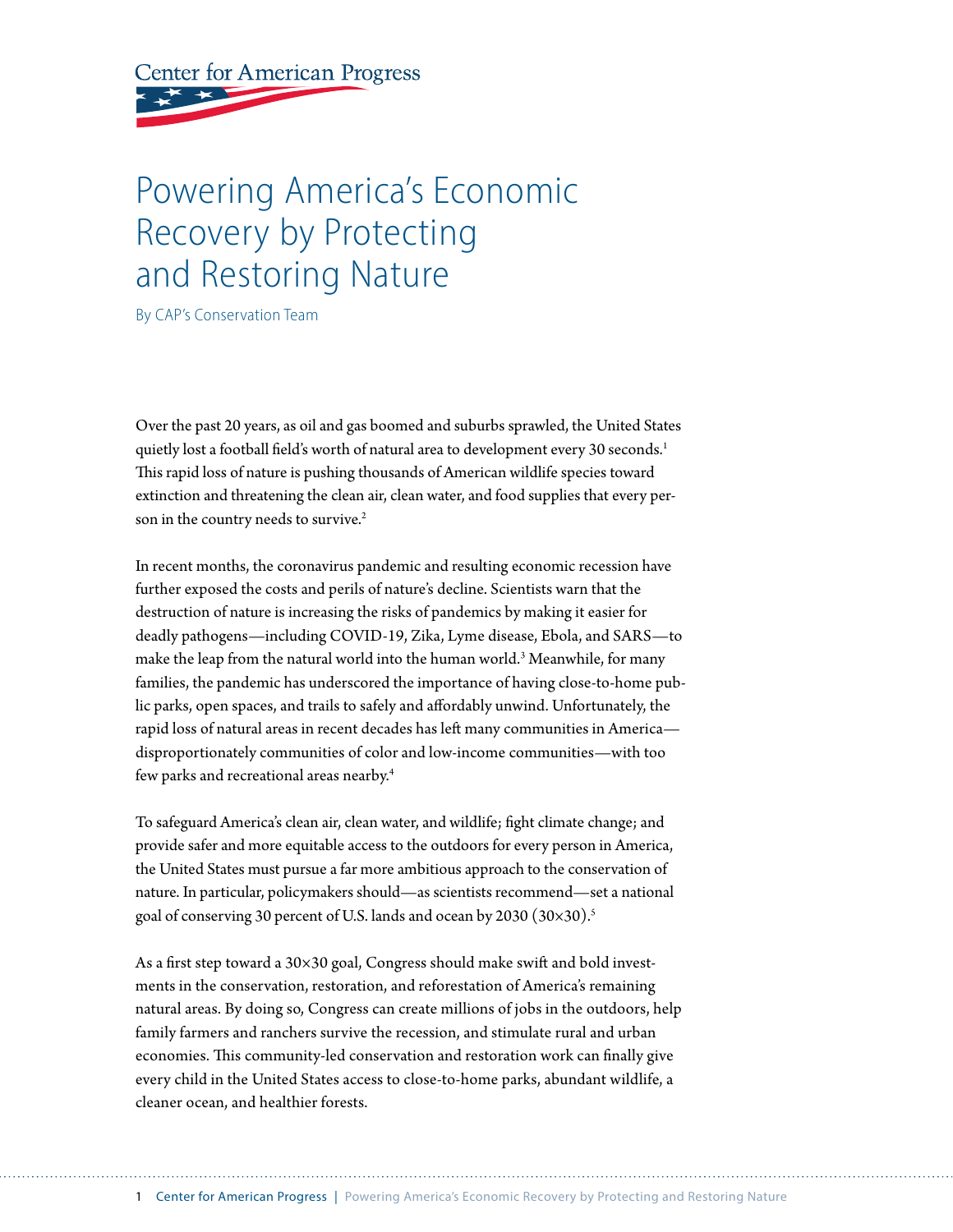This issue brief describes how Congress can jump-start a national campaign to save nature by making a series of investments over the next two years to rebuild the U.S. economy through the protection and restoration of the natural resources on which we all depend. With \$39 billion of investments, the United States has the ability to create between 446,900 and 717,000 jobs.<sup>6</sup> These investments would help small towns and cities across the country build their economies back to be stronger and healthier. Importantly, however, this type of visionary action to protect and restore America's outdoors would also give families and children of all races, cultures, and backgrounds a chance to enjoy and share the benefits and bounties of nature—now and forever.

# Protecting more parks and natural areas—in all communities

The rapid loss of America's natural areas—which occurs at a rate of a football field every 30 seconds—is contributing to rising greenhouse gas emissions and reducing the nation's natural sequestration capacity. $^7$  The Center for American Progress estimates that pursuing a national goal of conserving 30 percent of U.S. lands by 2030 could dramatically slow natural area loss, saving more than 12 million acres of land from development over the next decade. In addition, by reducing emissions from land conversion and preserving sequestration capacity, achieving a 30×30 goal would keep an estimated 34.3 million metric tons (MMT) of greenhouse gas pollution measured by carbon dioxide equivalent (CO2e)—out of the air. Meanwhile, to keep a growing population healthy and address the inequitable distribution of parks and natural areas in communities of color and low-income communities, the United States needs to create more parks, trails, and outdoor spaces that are accessible to everyone.<sup>8</sup>

Congress can take a first step toward slowing the loss of nature and protecting more parks for everyone by fully and permanently funding the Land and Water Conservation Fund (LWCF), which uses offshore oil and gas revenues to create new playing fields, protect historic battlefields, conserve wildlife habitat on working lands, expand access to nature, and protect at-risk lands and waters. Each year, however, Congress diverts money out of the LWCF to pay for unrelated spending. A recent study found that every \$1 million invested in the LWCF creates between 17 and 31 jobs.9 Furthermore, each dollar invested in the LWCF returns at least \$4 in economic benefits for local communities.<sup>10</sup>

**Recommendation:** Congress should pass the Great American Outdoors Act, which would fully and permanently fund the LWCF at \$900 million per year.<sup>11</sup> This annual investment through the LWCF would create between 15,300 and 27,900 jobs per year.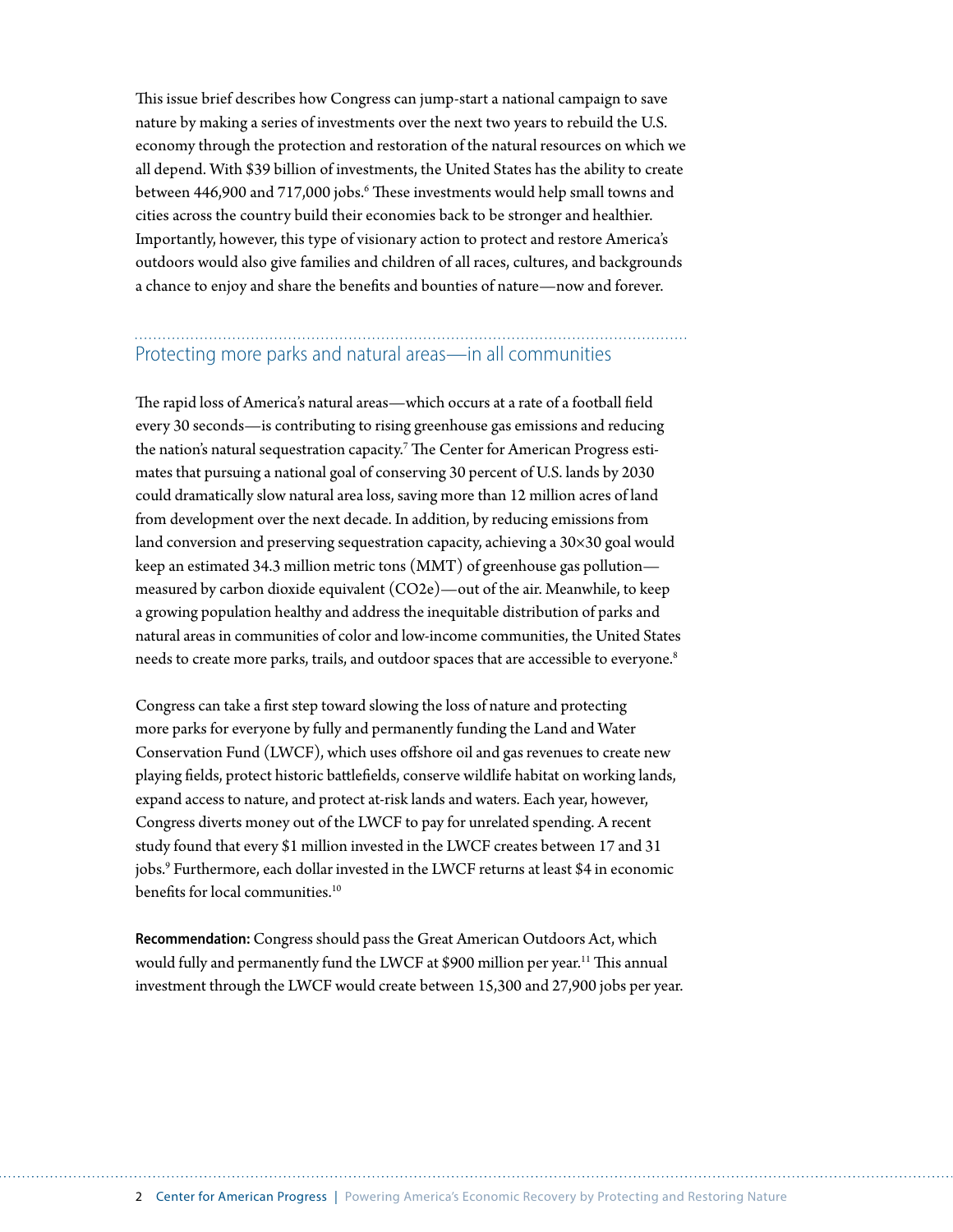# Reforesting America's lands

According to peer-reviewed spatial analysis, approximately 19.6 million acres of land in the United States are in need of reforestation—an estimated 8.3 million acres of which are public lands managed by the U.S. Department of Agriculture's (USDA) Forest Service and the U.S. Department of the Interior (DOI).<sup>12</sup> Planting trees on these nationally owned public lands would capture approximately 13 MMT of CO2e annually by 2030. Using an estimated cost of \$500 per acre to reestablish forest vegetation, reforesting these 8.3 million acres would cost \$4.1 billion.<sup>13</sup> Based on economic studies of the job creation benefits of environmental restoration projects, Congress can expect that every \$1 million investment would create 12 to 30 jobs.

**Recommendation:** Congress should invest \$4.1 billion to reforest 8.3 million acres of national forests and public lands. This investment would create between 49,800 and 124,500 jobs.

# Restoring America's lands

In addition to national public lands that need reforestation, CAP estimates that the United States could restore the ecological health of at least an additional 60 million acres of public lands by 2030, compared with a 2018 baseline. These estimates are conservative, given that the U.S. Forest Service is currently conducting 2 to 4 million acres of forest restoration each year but has identified a backlog of 65 to 82 million acres of lands that are also in need of restoration.<sup>14</sup> The Bureau of Land Management, meanwhile, has approximately 50 to 70 million acres of public lands that have been infested with invasive and fire-prone cheatgrass that needs to be removed.<sup>15</sup>

The United States should increase the pace at which it is restoring national public lands managed by the U.S. Forest Service and Bureau of Land Management by at least 6 million acres per year, with a goal of restoring an additional 60 million acres of land by 2030. Based on past restoration projects, Congress can assume a per-acre treatment cost of \$700 and that each \$1 million invested would create 12 to 30 jobs.<sup>16</sup>

**Recommendation:** Congress should restore the health of at least 6 million acres of public lands per year by investing approximately \$4.2 billion per year. Each annual investment of this size would create between 50,400 and 126,000 jobs.

### Restoring America's coasts

Functional coastal ecosystems create tremendous economic value, producing most of the seafood caught by fishermen, protecting coastal communities from hazardous weather, and capturing pollution.<sup>17</sup> One estimate determined that restored coastal habitats produce nearly \$13 in benefits to society for every dollar invested.<sup>18</sup>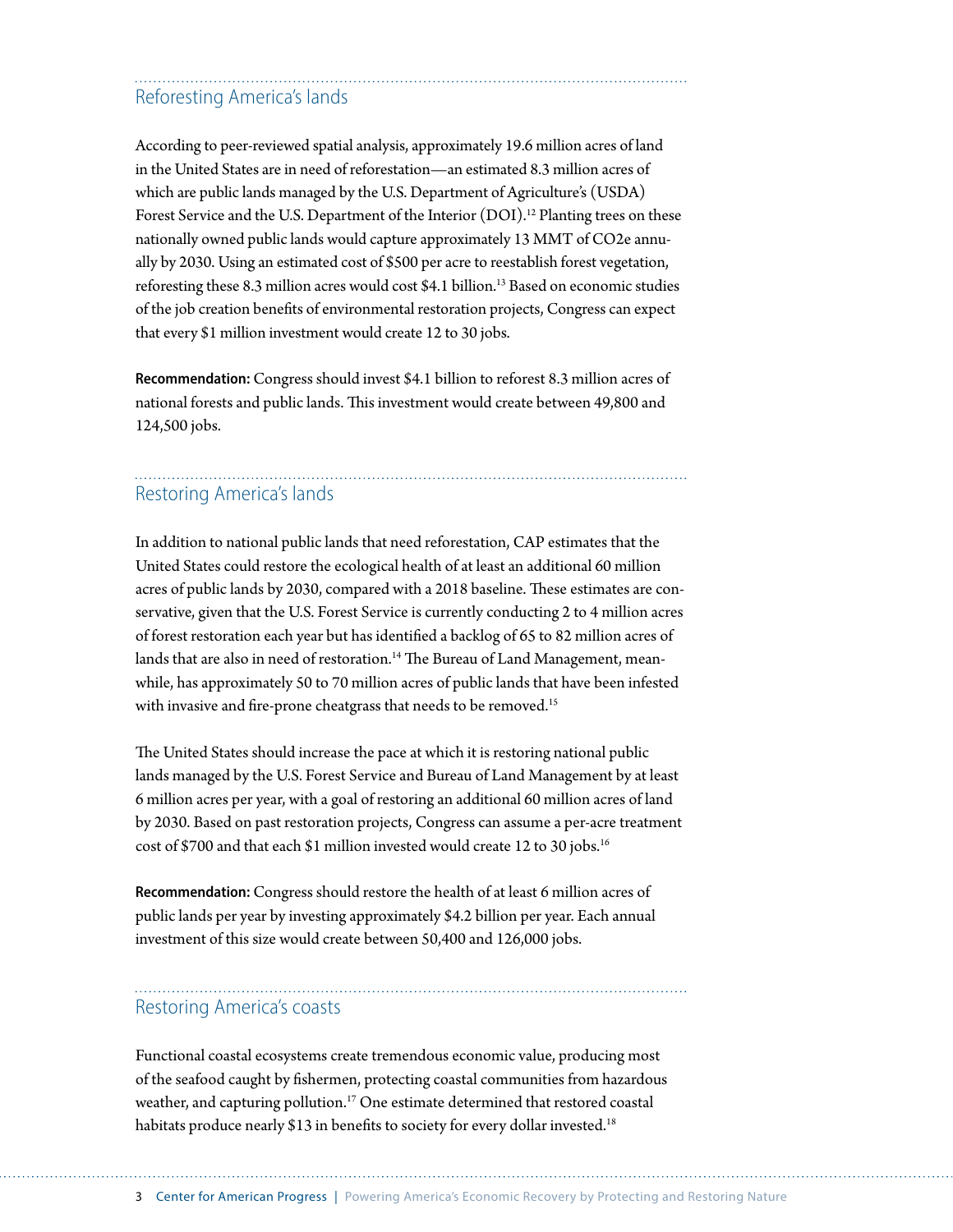As part of the 2009 American Recovery and Reinvestment Act (ARRA), Congress authorized the National Oceanic and Atmospheric Administration (NOAA) to issue \$167 million in grants for projects designed to restore coastal habitats and marine ecosystems. These labor-intensive projects, such as rebuilding oyster reefs, removing marine debris and invasive species, and restoring coastal wetlands, generated an average of 15 jobs per \$1 million invested [a](https://spo.nmfs.noaa.gov/content/tech-memo/socioeconomic-benefits-habitat-restoration)cross a wide range of skill levels, including in trades such as heavy equipment operation, plant nurseries, and maritime technicians.<sup>19</sup>

The needs for funding vastly outstrip available resources; NOAA received more than \$3 billion in proposals for "shovel-ready" restoration projects when it announced the ARRA grant program. More recently, the National Coastal Resilience Fund has demonstrated the high demand for coastal resiliency and restoration funding. In 2017, NOAA received more than 167 proposals requesting more than \$135 million but was able to award funding to just 19 projects totaling \$13.8 million.<sup>20</sup> While funding approached almost \$30 million in 2018 and 2019, it still fell far short of demand.

**Recommendation:** By investing \$3 billion in shovel-ready restoration projects, Congress could immediately create 45,000 jobs in communities from the Gulf Coast and the Great Lakes to rural Maine and coastal Alaska.

### Plugging orphan wells and restoring damaged drilling sites

Orphan wells are defunct oil and gas wells with no traceable or fiscally solvent owner. These deserted wells can leak toxic methane, pollute groundwater, and create safety hazards for wildlife and people who live nearby. The Interstate Oil and Gas Compact Commission (IOGCC) reports that 30 states have documented nearly 57,000 orphan wells across the United States and estimates another 200,000 to 745,000 undocumented orphan wells across these same states.<sup>21</sup> The hazardous sites can be concentrated in cities—Los Angeles has nearly 1,000 abandoned wells dotting the city—or littered across farms, ranches, and backyards.<sup>22</sup> The number of orphan wells is sure to increase as the oil bust forces independent producers to fold.

The cost to plug an orphan well and conduct remediation varies widely, depending on the depth of the well and the site's contamination. The IOGCC finds the [a](http://iogcc.ok.gov/Websites/iogcc/images/Publications/2020%2003%2004%20UPDATED%20Idle%20and%20Orphan%20oil%20and%20gas%20wells%20report.pdf)verage cost to be approximately \$24,000 per project on state lands; a separate analysis estimated th[e](http://westernpriorities.org/wp-content/uploads/2018/02/Bonding-Report.pdf) average cost of reclamation for orphan wells on federal lands to be \$65,000.<sup>23</sup>

**Recommendation:** Congress should invest at least \$2 billion to plug dangerous orphan wells on private, state, federal, and tribal lands.<sup>24</sup> This money should be contingent upon governments demonstrating that they have adequate bonding requirements in place for any future oil and gas development. A \$2 billion investment would create between 14,000 and 24,000 jobs.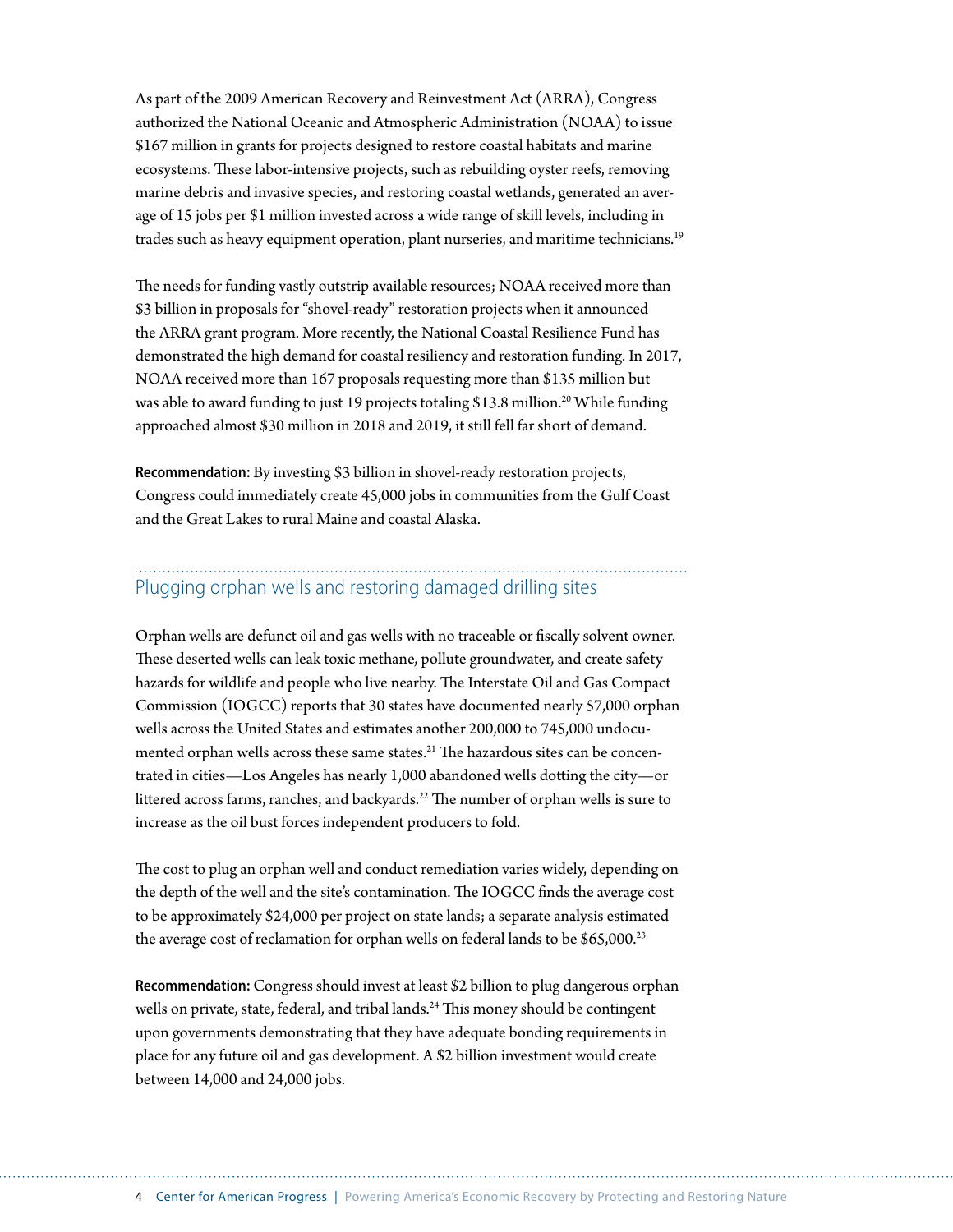# Fixing aging dams and removing unnecessary ones

There are nearly 2 million dams across the United States, many of which are nearing the end of their useful lifetime or are in need of significant maintenance.

The American Society of Civil Engineers gives the nation's dam infrastructure a "D" rating and lists more than 15,000 dams as "high-hazard potential."25 Upgrading these facilities is necessary for safety, and provides opportunities to improve hydropower operations—during retrofits—or provide environmental and outdoor recreation benefits through restoration and removal. Removing dams and restoring rivers also enhances the ability of floodplains and natural areas to capture and store carbon. The Association of State Dam Safety Officials estimates that necessary maintenance on the nation's dams now totals more than \$65 billion.<sup>26</sup>

The federal government currently does not have a program that is dedicated to funding the removal of unnecessary or unsafe dams. CAP has proposed to fill this gap by creating a federal Safe Dams Fund.27 Studies on dam removal have found that every \$1 million invested in dam removal creates 10 to 13 jobs.<sup>28</sup>

**Recommendation:** Congress should create a \$1 billion Safe Dams Fund to remove unnecessary and unsafe dams. This investment would create approximately 10,000 to 13,000 jobs.

#### Cleaning up abandoned mines and restoring abandoned mine lands

According to the Government Accountability Office, there are an estimated 161,000 abandoned hard-rock mine sites in 11 Western states, including Alaska.<sup>29</sup> Of these abandoned mine sites, at least 33,000 are causing ongoing environmental damage, such as through leaching of tailings into surface and groundwater supplies.<sup>30</sup> A nonprofit organization has found that, nationwide, the problem is even bigger: As many as 550,000 abandoned hard-rock mine sites dot the country.<sup>31</sup> The Environmental Protection Agency estimates that it could cost more than \$50 billion to clean up these mines.32 A study by the state of Montana indicates that every \$1 million spent on mine clean-up and environmental restoration creates  $31 \frac{1}{2}$  jobs.<sup>33</sup>

**Recommendation:** Congress should invest \$1 billion per year in abandoned mine clean-up. Some money could be recouped by assessing a reclamation fee on ongoing hard-rock mining operations on federal lands. This \$1 billion annual investment would create an estimated 31,500 jobs per year.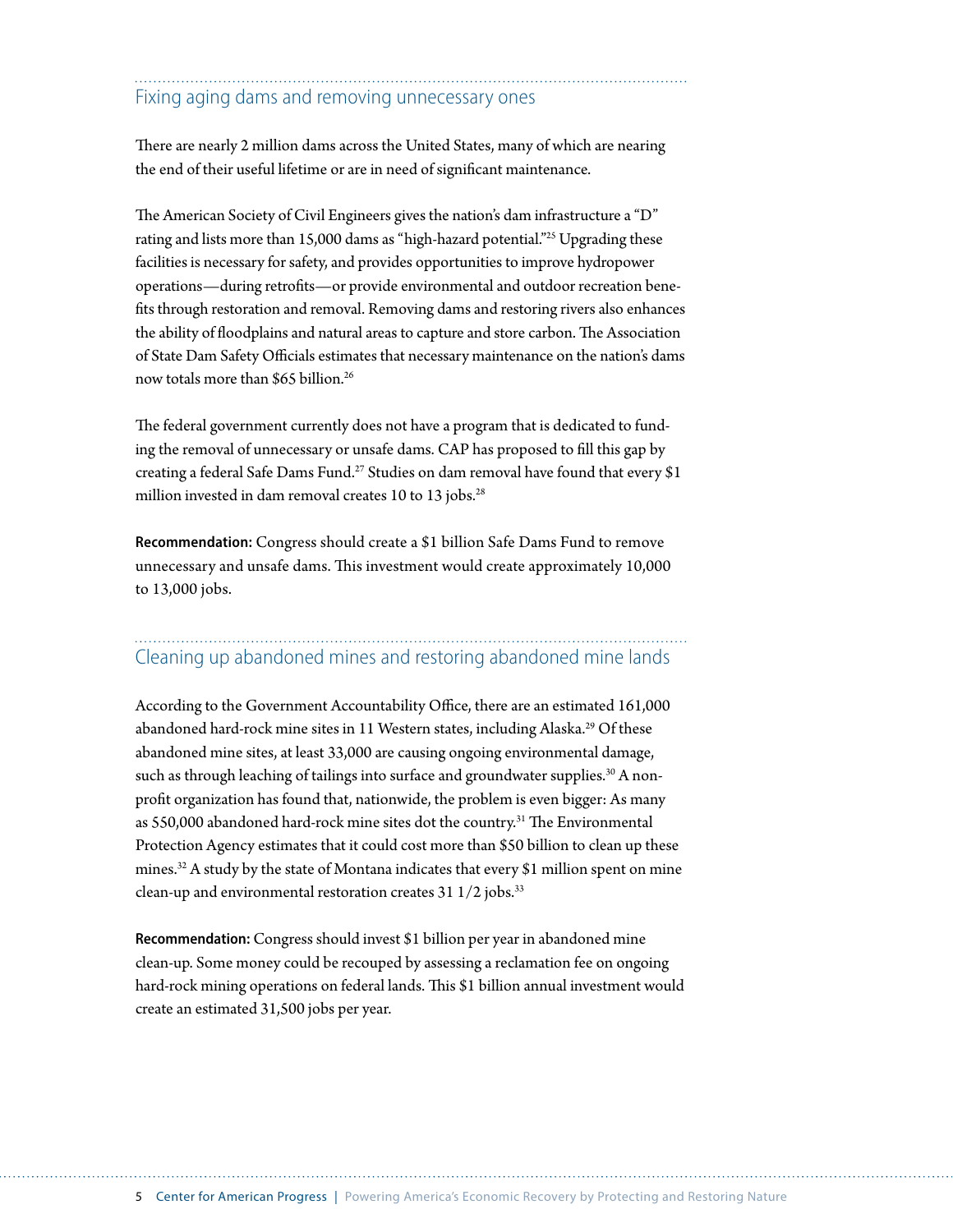# Helping family farmers, ranchers, and private forest owners save their lands

Family farmers, ranchers, and forest owners have been a bulwark against the decline of nature on private lands. All across the country, private landowners are going out of their way to protect wildlife habitat, save wetlands, and pass their lands down to their children in a healthy and productive condition.

The coronavirus-induced economic collapse, however, is threatening to deal a catastrophic blow to families who make a living off their lands. Restaurant closures, shutdowns at meatpacking plants, and falling exports of agricultural goods have left farmers and ranchers with fewer places to sell their products and sharply reduced revenues. Unless policymakers can provide relief where it is needed most, family farmers, ranchers, and private forest owners will be forced to sell off their lands and operations—an avoidable turn of events that will have economic and environmental ripple effects in communities across America.

U.S. policymakers need to act quickly and decisively to help America's family farmers, ranchers, and forest owners keep their lands—and keep them healthy—through this catastrophic pandemic and economic collapse. Specifically, the federal government should immediately expand and accelerate the nation's private land conservation easement programs, including the USDA's Forest Legacy program, Agricultural Conservation Easement Program, Healthy Forests Reserve Program, and Regional Conservation Partnership Program; the U.S. Fish and Wildlife Service's grasslands and wetland easement programs; and the U.S. Department of Defense's (DOD) Readiness and Environmental Protection Integration program. These programs have a solid track record of protecting lands and supporting economic development; in Colorado alone, the USDA's agricultural easement program supported more than 1,100 jobs and more than \$2 of economic activity for every federal dollar spent.<sup>34</sup> Immediately expanding funding for these programs would give farmers, ranchers, and private landowners the option to transform a portion of a traditionally illiquid asset—the development rights to their land—into much-needed cash revenue that can help them weather this economic storm.

**Recommendation:** A letter signed by 79 members of the House recommends that Congress appropriate at least \$6 billion to protect and restore private lands, including through increased funding for USDA conservation easement programs.<sup>35</sup> Congress should also increase funding for DOI and DOD conservation easement programs by at least \$250 million.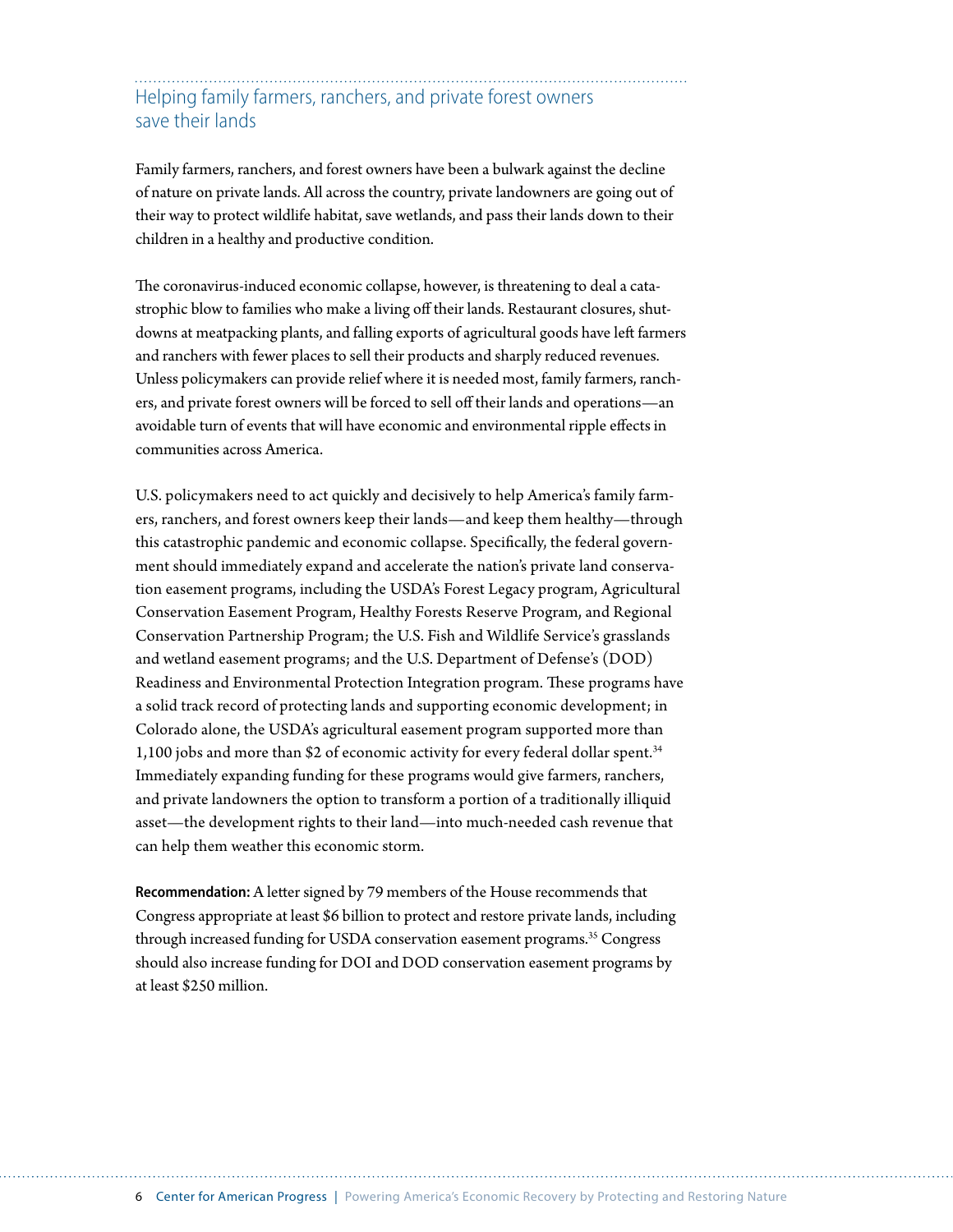# Addressing the maintenance backlog on America's public lands

Trails, roads, bridges, visitor facilities, and other infrastructure on America's public lands are in dire need of maintenance and investment. Addressing these maintenance needs would help to protect and expand access to the outdoors for all communities in the country—and help guard the health of the natural and cultural resources that U.S. natural resource agencies are responsible for protecting. Congress can assume that each \$1 million invested in fixing maintenance problems would create at least 13 jobs. Here are recent maintenance backlog needs, by agency:

- **U.S. Forest Service:** The USFS has a long list of backlogged road and river restoration projects where upkeep is required to maintain public access and protect vital watersheds. For the fiscal year 2018, this backlog was estimated at \$5.2 billion.<sup>36</sup> Fully funding these maintenance needs would create approximately 67,600 jobs.
- **National Park Service:** CAP released a report revealing that the critical deferred maintenance for all NPS properties totaled \$3.5 billion, \$1.3 billion of which is considered to be a priority for spending.37 In FY 2018, the NPS reported having \$2.8 billion in "critical systems deferred maintenance."38 Fully addressing these priority maintenance needs would create approximately 36,700 jobs.
- **U.S. Fish and Wildlife Service:** The USFWS has a backlog of maintenance work that needs to be done at the nation's wildlife refuges, including work on roads, trails, buildings, irrigation, and other infrastructure. In FY 2018, this maintenance was estimated to be \$1.3 billion.<sup>39</sup> Addressing this backlog would create approximately 16,900 jobs.
- **Bureau of Land Management:** The BLM's FY 2018 backlog of maintenance work mainly on roads, bridges, and trails—was \$960 million.<sup>40</sup> Fully funding these projects would create approximately 12,480 jobs.

**Recommendation:** Fully funding the maintenance needs of U.S. land management agencies would require approximately \$10.3 billion in investment and create approximately 133,700 jobs. Congress should pass the Great American Outdoors Act—which would fully cover the maintenance needs of the National Park Service and partially fund the maintenance needs of other land management agencies—and then determine what additional immediate maintenance investments are warranted.

### Conclusion

As the human and economic devastation of the coronavirus pandemic continues to grow, it is clear that Congress will need to take additional action to help the nation rebuild stronger, cleaner, and healthier.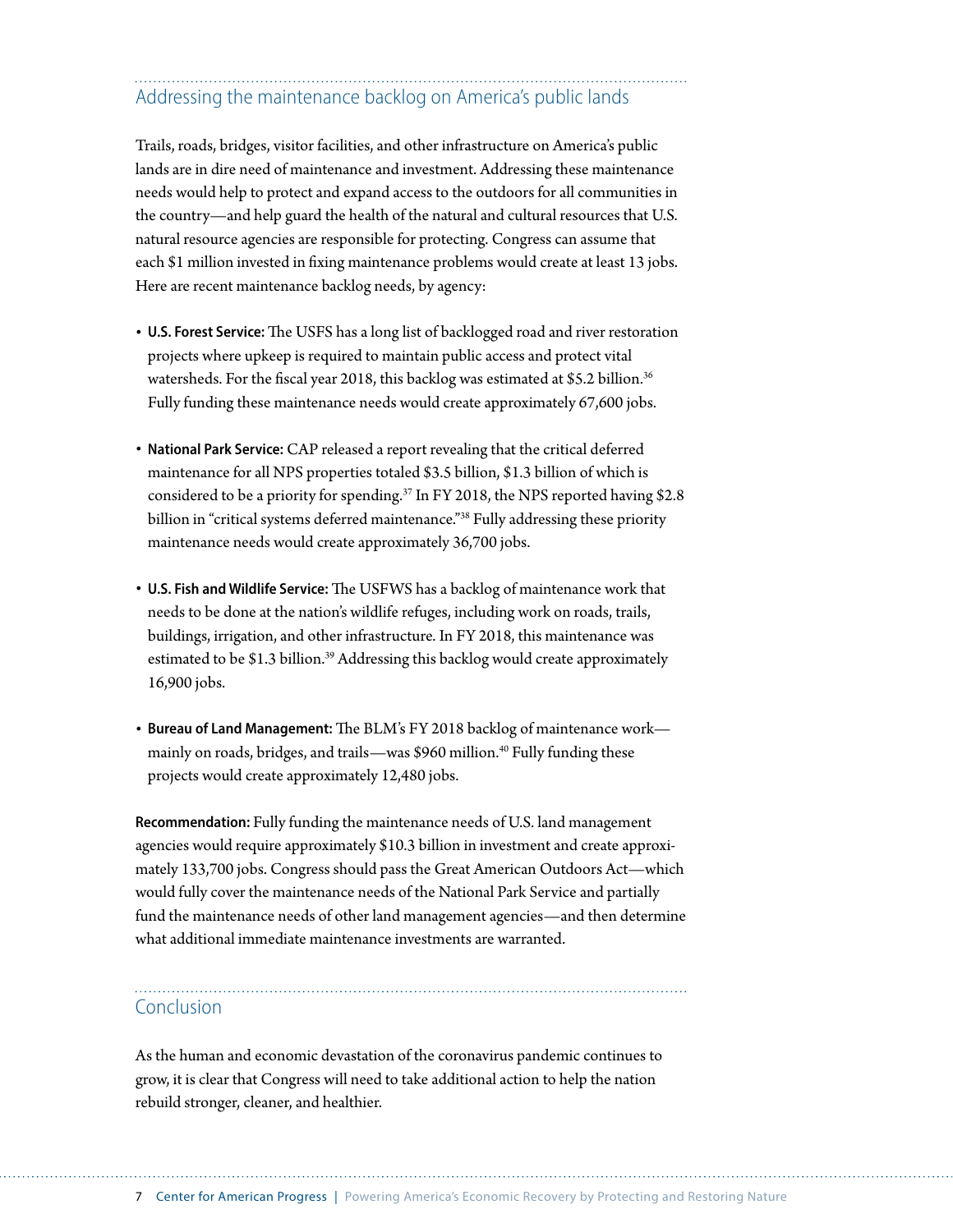U.S. history provides ample evidence of the economic effectiveness of major investments in nature conservation and outdoor infrastructure. President Franklin D. Roosevelt's New Deal put millions of people to work in the Civilian Conservation Corps, building the parks, trails, roads, and bridges that are still powering America's outdoor economy today.41 Likewise, some of the most economically powerful investments made through the 2009 American Recovery and Reinvestment Act were in environmental work—from restoring the Everglades and the Gulf Coast to repairing visitors centers and roads in wildlife refuges and national parks.<sup>42</sup>

Congress should respond to today's economic crisis, pandemic, and racial injustices by making a historic investment in the protection and restoration of nature for the benefit of all communities in the country. With America's natural areas rapidly disappearing, families finding too few parks and outdoor spaces nearby, and wide racial and economic disparities in how nature's benefits are distributed in our country, now is the time for U.S. leaders to pursue a new vision for nature conservation in America. By investing at least \$39 billion in creating a more equitable and inclusive system of parks and public lands, cleaning up mines and orphan wells, removing "deadbeat" dams, restoring forests, improving the health of U.S. coasts, and fixing up the nation's aging outdoor recreation infrastructure, Congress can create at least half a million new jobs over the next two years. More importantly, however, this investment would reduce greenhouse gas pollution, safeguard clean drinking water, recover wildlife, help the United States achieve a 30×30 goal, and provide more safe outdoor spaces for every child in America to enjoy. This would be a legacy that would benefit generations to come.

*The following people contributed to this issue brief: Matt Lee-Ashley, Ryan Richards, Kate Kelly, Miriam Goldstein, Nicole Gentile, Jenny Rowland-Shea, Alexandra Carter, Sahir Doshi, Margaret Cooney, Will Beaudouin, and Steve Bonitatibus.*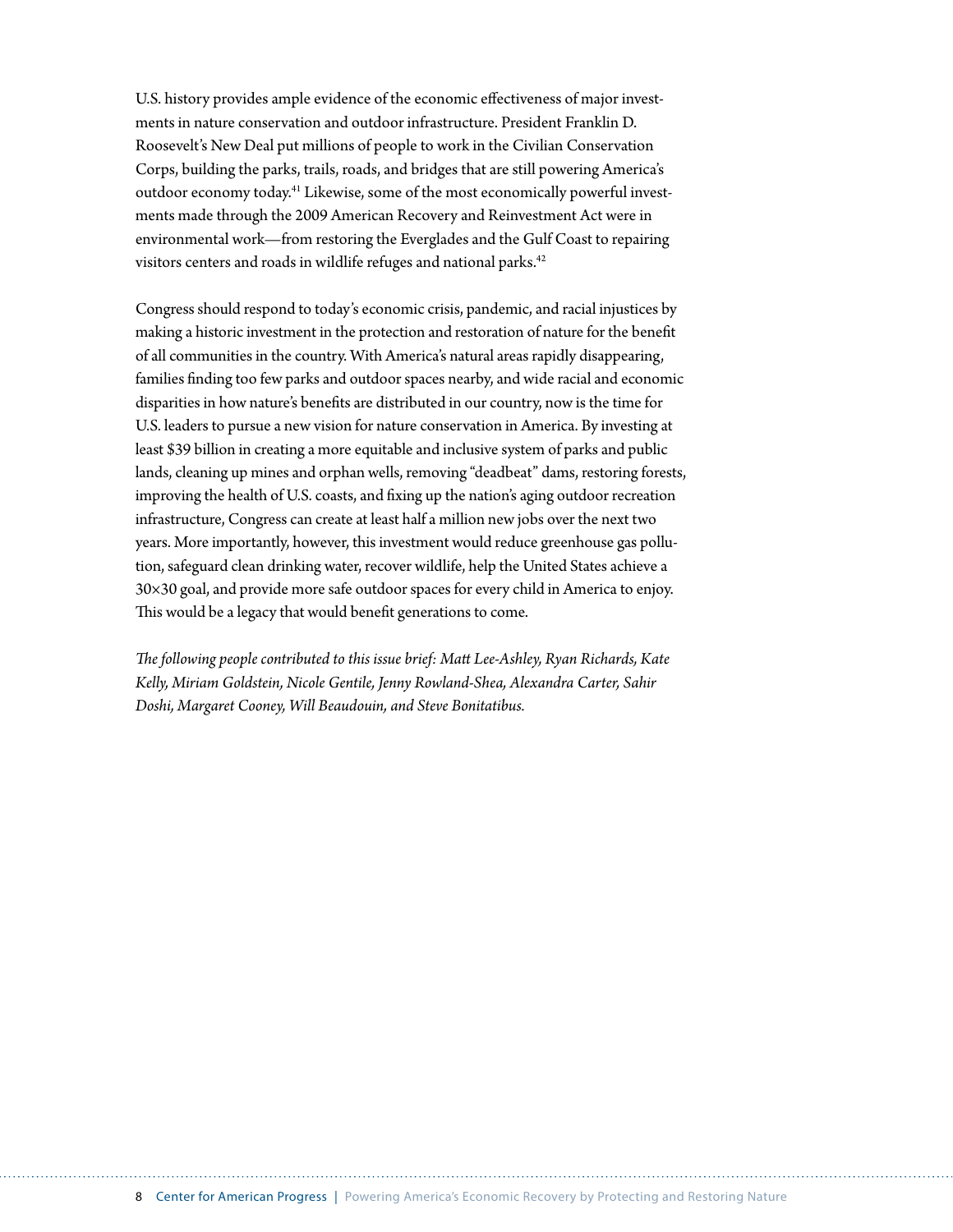### Endnotes

1 Matt Lee-Ashley, the CAP Public Lands Team, and the CAP Oceans Team, "How Much Nature Should America Keep?" (Washington: Center for American Progress, 2019), available at [https://www.americanprogress.org/issues/green/](https://www.americanprogress.org/issues/green/reports/2019/08/06/473242/much-nature-america-keep/) [reports/2019/08/06/473242/much-nature-america-keep/.](https://www.americanprogress.org/issues/green/reports/2019/08/06/473242/much-nature-america-keep/)

2 Ibid.

- 3 Sahir Doshi and Nicole Gentile, "When Confronting a Pandemic, We Must Save Nature to Save Ourselves," (Washington: Center for American Progress, 2020), available at [https://www.americanprogress.org/issues/green/](https://www.americanprogress.org/issues/green/reports/2020/04/20/483455/confronting-pandemic-must-save-nature-save/) [reports/2020/04/20/483455/confronting-pandemic-must](https://www.americanprogress.org/issues/green/reports/2020/04/20/483455/confronting-pandemic-must-save-nature-save/)[save-nature-save/](https://www.americanprogress.org/issues/green/reports/2020/04/20/483455/confronting-pandemic-must-save-nature-save/).
- 4 Jenny Rowland-Shea, "Parks for All: Building a More Inclusive System of Parks and Public Lands for the National Park Service's Centennial" (Washington: Center for American Progress, 2016), available at [https://www.american](https://www.americanprogress.org/issues/green/reports/2016/08/22/142848/parks-for-all/)[progress.org/issues/green/reports/2016/08/22/142848/](https://www.americanprogress.org/issues/green/reports/2016/08/22/142848/parks-for-all/) [parks-for-all/.](https://www.americanprogress.org/issues/green/reports/2016/08/22/142848/parks-for-all/)
- 5 Lee-Ashley and others, "How Much Nature Should America Keep?".
- 6 These estimates assume that the recommended one-time investments—and associated job creation benefits—in reforestation, coastal restoration, orphan well clean-up, dam removal, conservation easements, and maintenance needs will be made within two years. It also incorporates the benefits of two years of funding at the recommended levels for the LWCF, abandoned mine clean-up, and public land restoration.
- 7 Matt Lee-Ashley, Jenny Rowland-Shea, and Ryan Richards, "The Green Squeeze: America's Nature Crisis" (Washington: Center for American Progress, 2019), available at [https://www.americanprogress.org/issues/green/re](https://www.americanprogress.org/issues/green/reports/2019/10/22/476220/the-green-squeeze/)[ports/2019/10/22/476220/the-green-squeeze/.](https://www.americanprogress.org/issues/green/reports/2019/10/22/476220/the-green-squeeze/)
- 8 Rowland-Shea, "Parks for All."
- 9 Heidi Peltier, "Employment Impacts of Conservation Spending" (2020), available at [https://www.researchgate.](https://www.researchgate.net/publication/341554349_Employment_Impacts_of_Conservation_Spending) [net/publication/341554349\\_Employment\\_Impacts\\_of\\_](https://www.researchgate.net/publication/341554349_Employment_Impacts_of_Conservation_Spending) [Conservation\\_Spending](https://www.researchgate.net/publication/341554349_Employment_Impacts_of_Conservation_Spending).
- 10 The Trust for Public Land, "Return on Investment from the Land and Water Conservation Fund," available at [https://](https://www.tpl.org/return-investment-land-and-water-conservation-fund) [www.tpl.org/return-investment-land-and-water-conserva](https://www.tpl.org/return-investment-land-and-water-conservation-fund)[tion-fund](https://www.tpl.org/return-investment-land-and-water-conservation-fund) (last accessed June 2020).
- 11 Great American Outdoors Act, S. 3422, 116th Congress, 2nd sess. (March 10, 2020), available at [https://www.](https://www.congress.gov/bill/116th-congress/senate-bill/3422) [congress.gov/bill/116th-congress/senate-bill/3422.](https://www.congress.gov/bill/116th-congress/senate-bill/3422)
- 12 V. Alaric Sample, "Potential for Additional Carbon Sequestration through Regeneration of Nonstocked Forest Land in the United States," *Journal of Forestry* 115 (4) (2017): 309–318, available at [https://doi.org/10.5849/jof.2016-005.](https://doi.org/10.5849/jof.2016-005)
- 13 Ross W. Gorte, "U.S. Tree Planting for Carbon Sequestration" (Washington: Congressional Research Service, 2009), available at <https://fas.org/sgp/crs/misc/R40562.pdf>.
- 14 Ryan Richards, "Restoring Our Investment in America's Forests: How the 2018 Farm Bill Can Create New Jobs for Rural America" (Washington: Center for American Progress, 2017), available at [https://www.americanprogress.org/](https://www.americanprogress.org/issues/green/reports/2017/10/17/440816/restoring-investment-americas-forests) [issues/green/reports/2017/10/17/440816/restoring-invest](https://www.americanprogress.org/issues/green/reports/2017/10/17/440816/restoring-investment-americas-forests)[ment-americas-forests](https://www.americanprogress.org/issues/green/reports/2017/10/17/440816/restoring-investment-americas-forests).
- 15 Sage Grouse Initiative, "Why Is Cheatgrass Bad?", January 30, 2018, available at [https://www.sagegrouseinitiative.](https://www.sagegrouseinitiative.com/why-is-cheatgrass-bad/) [com/why-is-cheatgrass-bad/](https://www.sagegrouseinitiative.com/why-is-cheatgrass-bad/).
- 16 Richards, "Restoring Our Investment in America's Forests."
- 17 Michael Conathan, Jeffrey Buchanan, and Shiva Polefka, "The Economic Case for Restoring Coastal Ecosystems" (Washington: Center for American Progress, 2014), available at [https://cdn.americanprogress.org/wp-content/](https://cdn.americanprogress.org/wp-content/uploads/2014/04/CoastalRestoration_report2.pdf) [uploads/2014/04/CoastalRestoration\\_report2.pdf](https://cdn.americanprogress.org/wp-content/uploads/2014/04/CoastalRestoration_report2.pdf).

18 Diane Hoskins and Rachel Keylon "Impact Assessment: Federal Coastal Habitat Investments Support People, Fish, & Wildlife" (Washington: Restore America's Estuaries) available at [https://estuaries.org/wp-content/uploads/2019/04/](https://estuaries.org/wp-content/uploads/2019/04/Impact-Assessment_2015.pdf) [Impact-Assessment\\_2015.pdf.](https://estuaries.org/wp-content/uploads/2019/04/Impact-Assessment_2015.pdf)

- 19 Giselle Samonte and others, "Socioeconomic Benefits of Habitat Restoration" (Washington: National Oceanic and Atmospheric Administration, 2017), available at [https://](https://spo.nmfs.noaa.gov/sites/default/files/TM-OHC-1.pdf) [spo.nmfs.noaa.gov/sites/default/files/TM-OHC-1.pdf.](https://spo.nmfs.noaa.gov/sites/default/files/TM-OHC-1.pdf)
- 20 NOAA Fisheries, "2017 Projects Selected to Improve Coastal Resiliency," August 15, 2017, available at [https://www.](https://www.fisheries.noaa.gov/feature-story/2017-projects-selected-improve-coastal-resiliency) [fisheries.noaa.gov/feature-story/2017-projects-selected](https://www.fisheries.noaa.gov/feature-story/2017-projects-selected-improve-coastal-resiliency)[improve-coastal-resiliency](https://www.fisheries.noaa.gov/feature-story/2017-projects-selected-improve-coastal-resiliency).
- 21 Interstate Oil and Gas Compact Commission, "Idle and Orphan Oil and Gas Wells: State and Provincial Regulatory Strategies" (Oklahoma City: 2019), available at [http://iogcc.](http://iogcc.ok.gov/Default.aspx?shortcut=idle-and-orphan-wells) [ok.gov/Default.aspx?shortcut=idle-and-orphan-wells](http://iogcc.ok.gov/Default.aspx?shortcut=idle-and-orphan-wells).
- 22 Mark Olalde and Ryan Menezes, "Deserted oil wells haunt Los Angeles with toxic fumes and enormous cleanup costs," *Los Angeles Times*, March 6, 2020 [https://www.](https://www.latimes.com/environment/story/2020-03-05/deserted-oil-wells-los-angeles-toxic-fumes-cleanup-costs) [latimes.com/environment/story/2020-03-05/deserted](https://www.latimes.com/environment/story/2020-03-05/deserted-oil-wells-los-angeles-toxic-fumes-cleanup-costs)[oil-wells-los-angeles-toxic-fumes-cleanup-costs](https://www.latimes.com/environment/story/2020-03-05/deserted-oil-wells-los-angeles-toxic-fumes-cleanup-costs); Sophie Quinton, "Why 'Orphan' Oil and Gas Wells Are a Growing Problem for States," The Pew Charitable Trusts, July 9, 2018, available at [https://www.pewtrusts.org/en/research-and](https://www.pewtrusts.org/en/research-and-analysis/blogs/stateline/2018/07/09/why-orphan-oil-and-gas-wells-are-a-growing-problem-for-states)[analysis/blogs/stateline/2018/07/09/why-orphan-oil-and](https://www.pewtrusts.org/en/research-and-analysis/blogs/stateline/2018/07/09/why-orphan-oil-and-gas-wells-are-a-growing-problem-for-states)[gas-wells-are-a-growing-problem-for-states.](https://www.pewtrusts.org/en/research-and-analysis/blogs/stateline/2018/07/09/why-orphan-oil-and-gas-wells-are-a-growing-problem-for-states)
- 23 Interstate Oil and Gas Compact Commission, "Idle and Orphan Oil and Gas Wells"; ECONorthwest, "Reclaiming Oil and Gas Wells on Federal Lands: Estimate of Costs" (Eugene, OR: 2018), available at [http://westernpriorities.](http://westernpriorities.org/wp-content/uploads/2018/02/Bonding-Report.pdf) [org/wp-content/uploads/2018/02/Bonding-Report.pdf](http://westernpriorities.org/wp-content/uploads/2018/02/Bonding-Report.pdf).
- 24 Kate Kelly and Jenny Rowland-Shea, "How Congress Can Help Energy States Weather the Oil Bust During the Coronavirus Pandemic" (Washington: Center for American Progress, 2020), available at [https://www.american](https://www.americanprogress.org/issues/green/reports/2020/04/29/484158/congress-can-help-energy-states-weather-oil-bust-coronavirus-pandemic/)[progress.org/issues/green/reports/2020/04/29/484158/](https://www.americanprogress.org/issues/green/reports/2020/04/29/484158/congress-can-help-energy-states-weather-oil-bust-coronavirus-pandemic/) [congress-can-help-energy-states-weather-oil-bust-corona](https://www.americanprogress.org/issues/green/reports/2020/04/29/484158/congress-can-help-energy-states-weather-oil-bust-coronavirus-pandemic/)[virus-pandemic/](https://www.americanprogress.org/issues/green/reports/2020/04/29/484158/congress-can-help-energy-states-weather-oil-bust-coronavirus-pandemic/).
- 25 American Society of Civil Engineers, "2017 Infrastructure Report Card: Dams" (Reston, VA: 2017), available at [https://](https://www.infrastructurereportcard.org/wp-content/uploads/2017/01/Dams-Final.pdf) [www.infrastructurereportcard.org/wp-content/up](https://www.infrastructurereportcard.org/wp-content/uploads/2017/01/Dams-Final.pdf)[loads/2017/01/Dams-Final.pdf.](https://www.infrastructurereportcard.org/wp-content/uploads/2017/01/Dams-Final.pdf)
- 26 Raul Silva and others, "The Cost of Rehabilitating Our Nation's Dams: A Methodology, Estimate & Proposed Funding Mechanisms" (Lexington, KY: Association of State Dam Safety Officials, 2017), available at [https://damsafety.org/](https://damsafety.org/sites/default/files/Cost%20of%20Rehab%20Report-2016%20Update_1.pdf) [sites/default/files/Cost of Rehab Report-2016 Update\\_1.pdf](https://damsafety.org/sites/default/files/Cost%20of%20Rehab%20Report-2016%20Update_1.pdf).
- 27 Jenny Rowland, "Aging Dams and Clogged Rivers: An Infrastructure Plan for America's Waterways" (Washington: Center for American Progress, 2016), available at [https://cdn.americanprogress.org/content/up](https://cdn.americanprogress.org/content/uploads/2016/10/24080715/RiversDams-report.pdf)[loads/2016/10/24080715/RiversDams-report.pdf](https://cdn.americanprogress.org/content/uploads/2016/10/24080715/RiversDams-report.pdf).
- 28 Megan Lawson, "Dam Removal: Case Studies on the Fiscal, Economic, Social, and Environmental Benefits of Dam Removal" (Bozeman, MT: Headwaters Economics, 2016), available at [https://headwaterseconomics.org/wp-con](https://headwaterseconomics.org/wp-content/uploads/Report-Dam-Removal-Case-Studies.pdf)[tent/uploads/Report-Dam-Removal-Case-Studies.pdf](https://headwaterseconomics.org/wp-content/uploads/Report-Dam-Removal-Case-Studies.pdf).
- 29 Anu K. Mittal, "Abandoned Mines: Information on the Number of Hardrock Mines, Cost of Cleanup, and Value of Financial Assurances" (Washington: Government Accountability Office, 2011), available at [http://www.gao.gov/](http://www.gao.gov/products/GAO-11-834T) [products/GAO-11-834T.](http://www.gao.gov/products/GAO-11-834T)

#### 30 Ibid.

31 Lauren Pagel, "Statement for the Record, U.S. House Subcommittee on Energy and Mineral Resources," Earthworks, July 14, 2011, available at [https://earthworks.org/cms/as](https://earthworks.org/cms/assets/uploads/archive/files/publications/20110714-Lauren-Pagel-AML-Testimony.pdf)[sets/uploads/archive/files/publications/20110714-Lauren-](https://earthworks.org/cms/assets/uploads/archive/files/publications/20110714-Lauren-Pagel-AML-Testimony.pdf)[Pagel-AML-Testimony.pdf](https://earthworks.org/cms/assets/uploads/archive/files/publications/20110714-Lauren-Pagel-AML-Testimony.pdf).